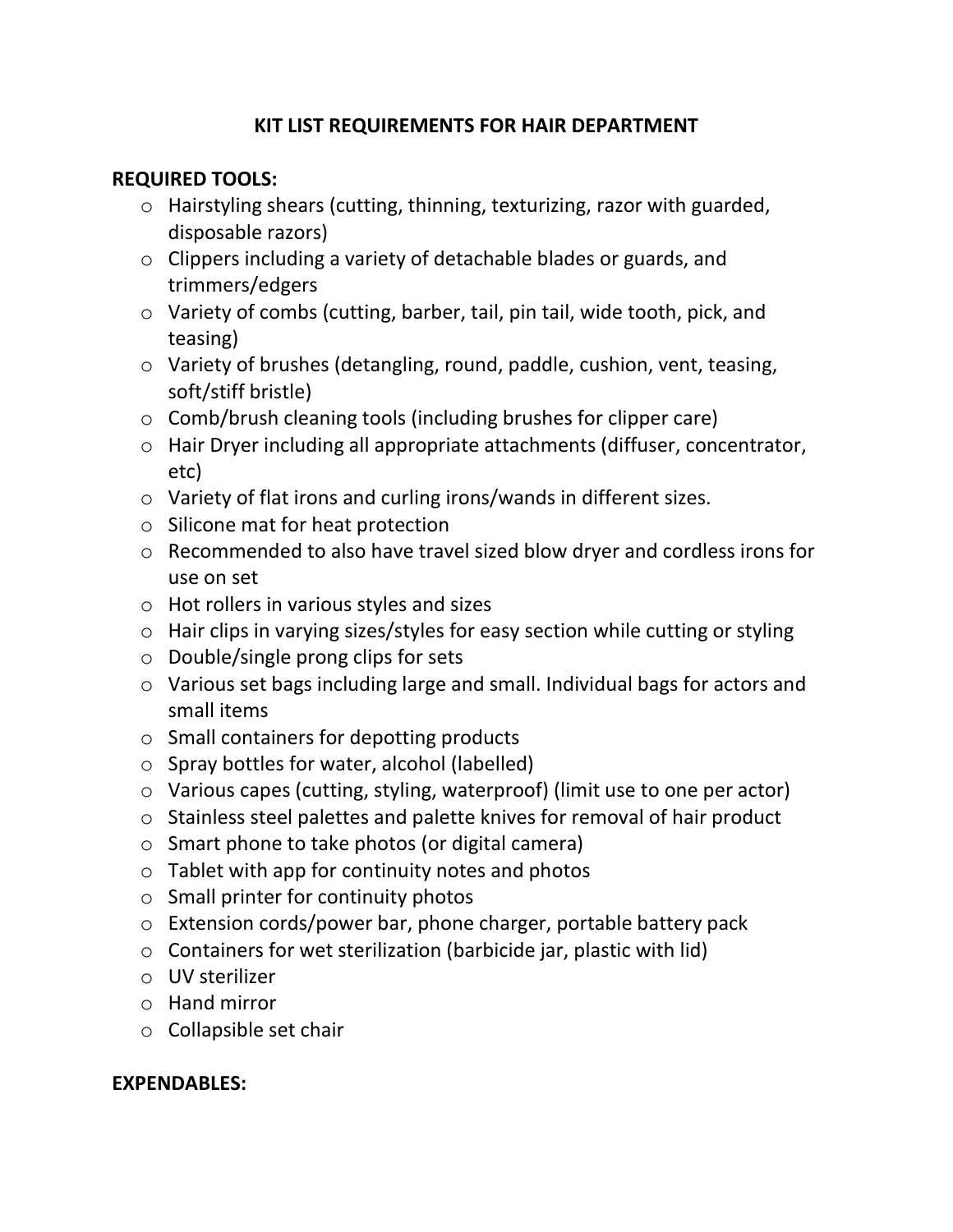- o Hair pins in all colours (black, brown, blonde, silver) and sizes
- o Bobby pins in all colours (black, brown, blonde, silver) and sizes
- o Hair elastics in all colours and sizes
- o Hair nets (all colours)
- o Barbicide, clippercide, ship shape comb and brush cleaning powder
- o Compressed air for cleaning clippers
- $\circ$  Alcohol (70% and 99%)
- o Hand sanitizer
- o Wet wipes
- o Styptic powder, bandages

## **HAIR PRODUCT:**

- o Variety of hair sprays (finishing, working, texturizing, volumizing, smoothing, etc)
- o Variety of hair cream, pomade, clay, wax, gel, mousse
- o Serum, oil, leave-in treatments and conditioners
- o Shampoos and conditioners (use in trailer and sizes for cast take home)
- o Various set sized products to fit into actor bags

# **SPECIAL EFFECTS FOR HAIR:**

- o Hair fibres/flocking (all colours) with atomizers for custom blends
- o Colour alcohol palettes including variety of brushes and disposable spoolies for application
- o Temporary colour (such as mousses and liquids)
- o Temporary colour (such as powder and root touch up spray)
- o Temporary colour (in airbrush form)
- o Different effects such as dirt, blood, dust, mud, grime, ice, wet, and sweat
- o Gafquat and other materials for slicking hair for prep

# **WIG CARE:**

- o Wig caps/nets
- o Toupee clips, pop clips
- o Sewing kit (including various natural thread colours, monofilament, and needles)
- o Toupee tape (strips and rolls, different strengths)
- o Lave wig adhesive/remover (ex, Telesis, etc)
- o Assortment of brushes, etc for application/removal